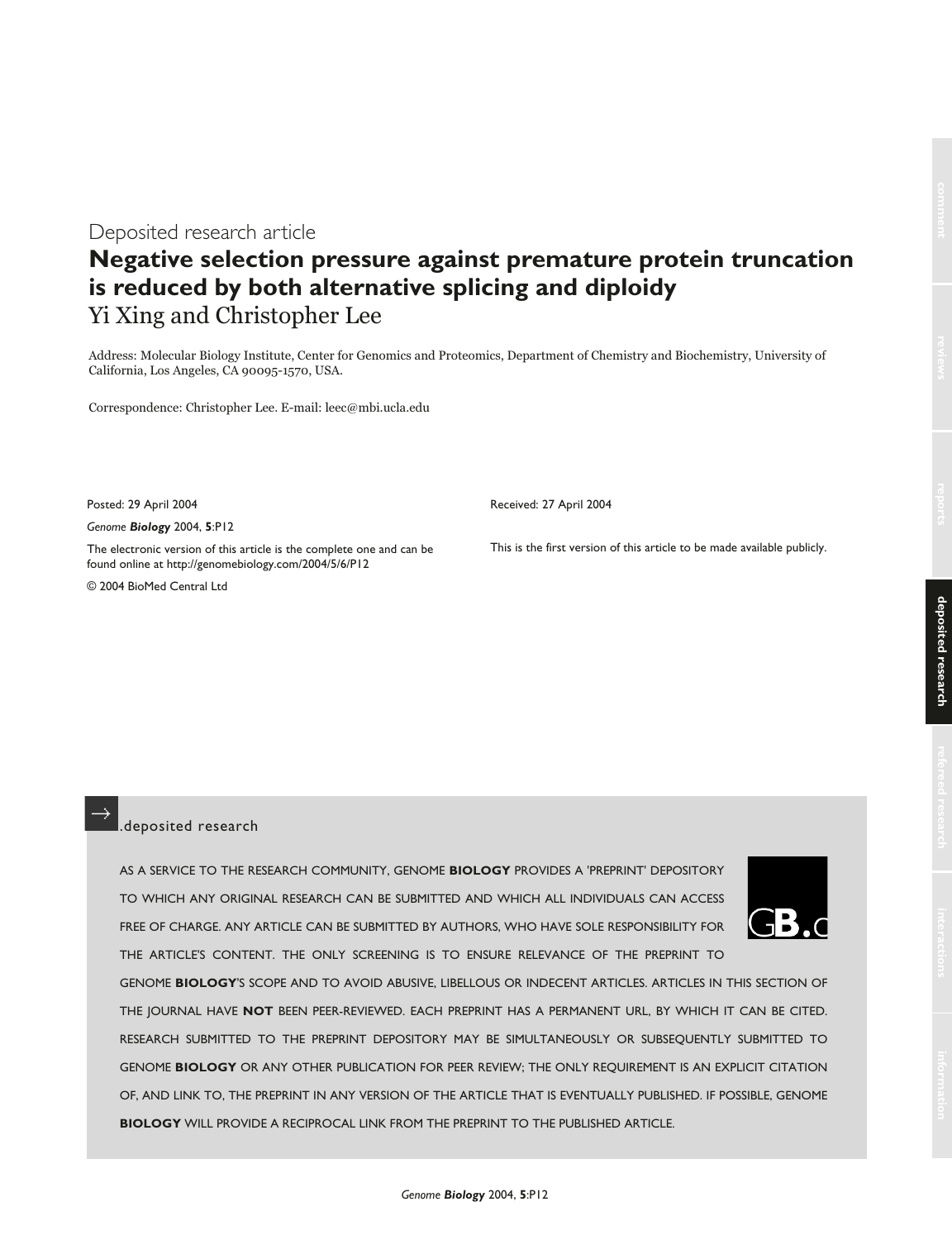# **Negative Selection Pressure Against Premature Protein Truncation Is Reduced by both Alternative Splicing and Diploidy**

Yi Xing, Christopher Lee Molecular Biology Institute Center for Genomics and Proteomics Dept. of Chemistry & Biochemistry University of California, Los Angeles Los Angeles, CA 90095-1570

EMAIL: leec@mbi.ucla.edu TEL: 310-825-7374 FAX: 310-267-0248

Draft 5 April 1, 2004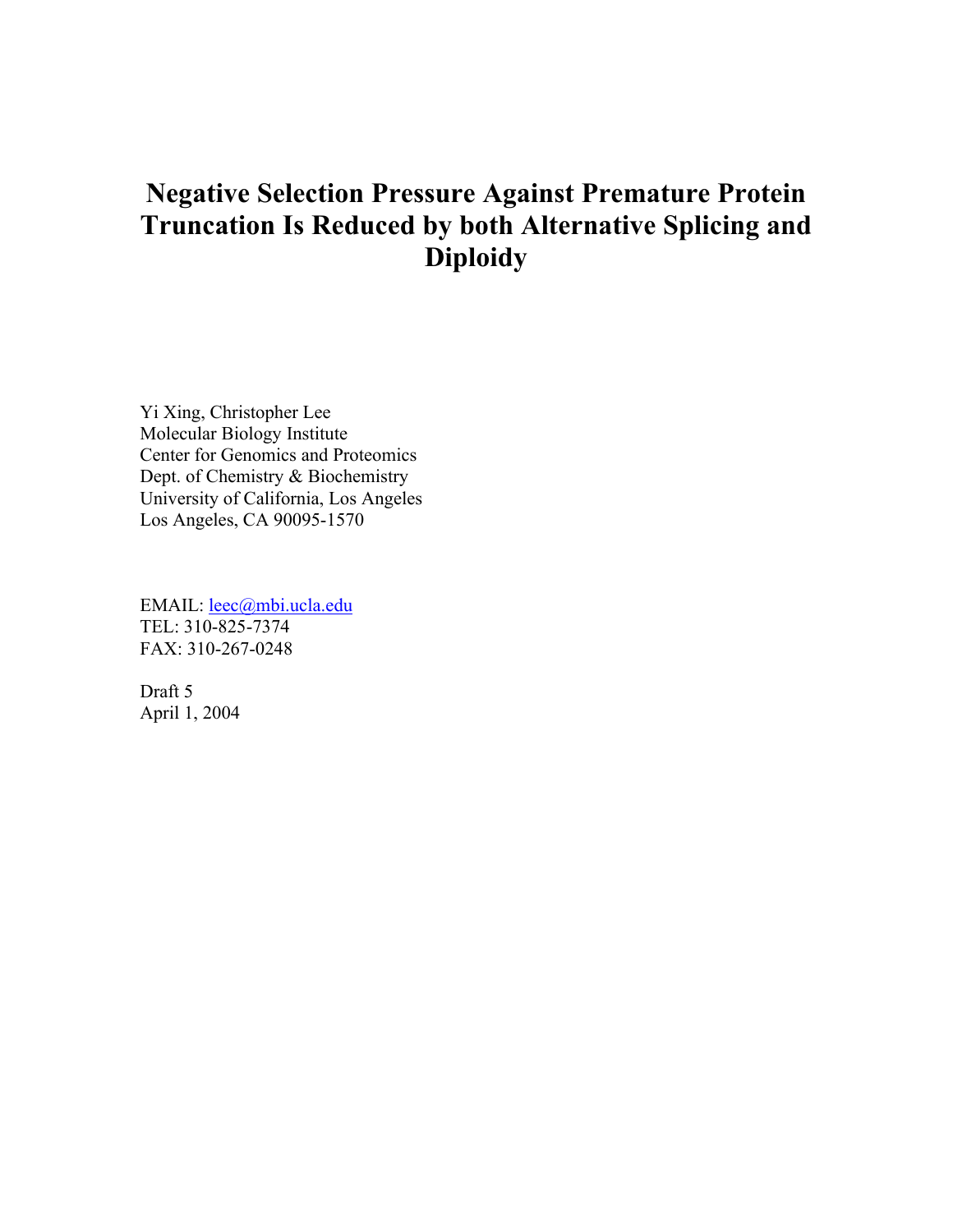#### **Abstract**

The importance of alternative splicing in many genomes has raised interesting questions about its role in evolution. We previously reported that alternative splicing appears to be associated with an increased rate of recent exon creation / loss events, and proposed that it can reduce negative selection pressure on sequence regions that are alternatively spliced. In this paper we test this idea directly, using the occurrence of premature protein truncation events as a metric of selection pressure. We have analyzed 13,384 full-length transcript isoforms from human and 2,227 isoforms from mouse to identify sequences containing premature termination codons (PTC) that are likely targets of mRNA nonsense mediated decay. We found that alternatively spliced isoforms indeed had a much higher frequency of PTCs (11.1%) compared with the major transcript form of each gene (3.7%). However, this effect was strongly influenced by the chromosomal location of the gene: on the X chromosome, which is generally expressed as a single copy, the overall PTC rate was much lower (3.5%, vs. 8.9% on diploid autosomes), and the effect of alternative splicing was enhanced, causing a four-fold reduction in negative selection against PTC. Thus, diploidy and alternative splicing each increased tolerance for PTC by about three-fold, as approximately additive effects. These data may suggest genomic evidence that nonsense mediated decay has itself reduced negative selection pressure during evolution, via rapid degradation of aberrant transcripts that might yield dominant negative phenotypes.

#### **Introduction**

Recently, it was proposed that alternative splicing may play a special role in evolution, by reducing negative selection pressure against large-scale mutations such as exon creation and loss  $1-3$ . Whereas most aspects of orthologous gene structures in human, mouse and rat are highly similar, alternatively spliced exons frequently are not conserved between these genomes<sup>3,4</sup>. Such divergent features indicate an exon creation or loss event subsequent to the separation of these genomes during evolution. The fact that such exon creation / loss events are observed at a much higher rate for alternatively spliced exons than constitutive exons suggests that alternative splicing increases tolerance for such large-scale alterations of gene structure. Intuitively, this makes sense. Insertion or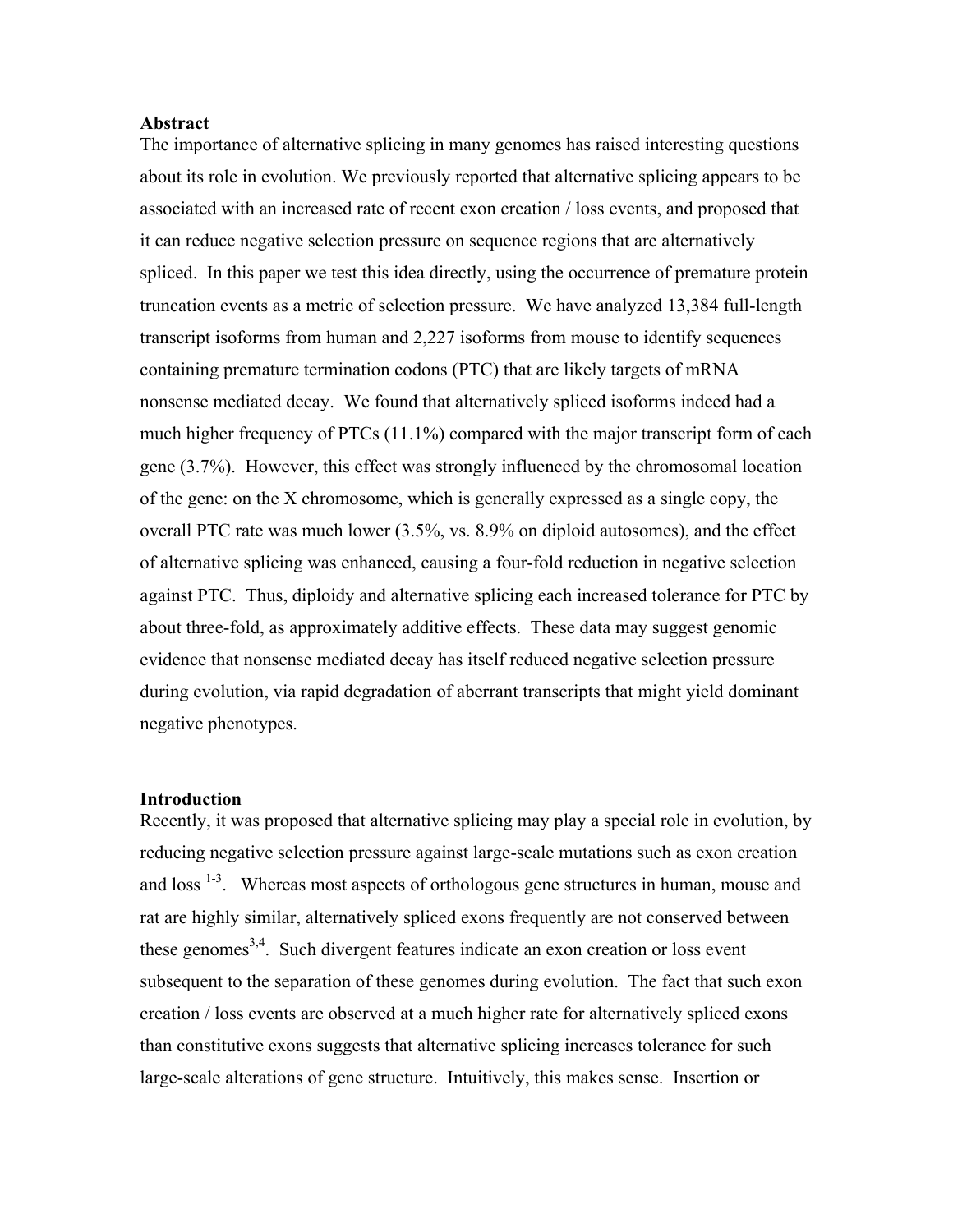deletion of an exon is likely to disrupt a protein's reading frame, structure or function. However, if a new exon is added as an alternatively spliced exon that is included in only 10% of transcripts of the gene, 90% of transcripts will still encode the original product, greatly reducing negative selection pressure against the new form.

To assess the validity of this hypothesis, it would be useful to find measures of negative selection pressure that are applicable to large-scale mutations such as exon creation. This requires somewhat different metrics of selection pressure than are typically applied to small-scale mutations (e.g. Ka/Ks for single nucleotide polymorphisms<sup>5</sup>). One simple metric that can be applied to large-scale mutations is the frequency of occurrence of truncated protein reading frames that are likely targets of nonsense-mediated decay (NMD)<sup>6</sup>. If a transcript's open reading frame (ORF) has a premature termination codon (PTC; a STOP codon more than 50 nt upstream from its last exon-exon junction), it is likely to be degraded by  $NMD<sup>7</sup>$ . Thus, NMD-candidate transcripts are likely to have reduced function relative to the wildtype transcript, and their rate of occurrence (as a fraction of observed transcript forms) gives a simple measure of this negative selection pressure.

A second major question is the validity of the above hypothesis for diploid genes that are present in two copies in each cell (one from each of the two copies of its chromosome, in a diploid genome). Even if a new mutation completely eliminated production of the original transcript form from its gene, in a heterozygote the wildtype copy of the gene would ensure that the original transcript form would still be produced at 50% of its original level (instead of 0%, as would be the case if there was only one copy of the gene). This might alleviate most of the negative effects of the mutation, so that alternative splicing of the mutation would not produce much additional relief of its negative selection pressure. This question was not addressed in our original model  $3$ , but is critical for evaluating this model.

Fortunately, this question can be tested by measuring negative selection pressure against PTC-containing isoforms on diploid chromosomes (e.g. autosomes) vs. on haploid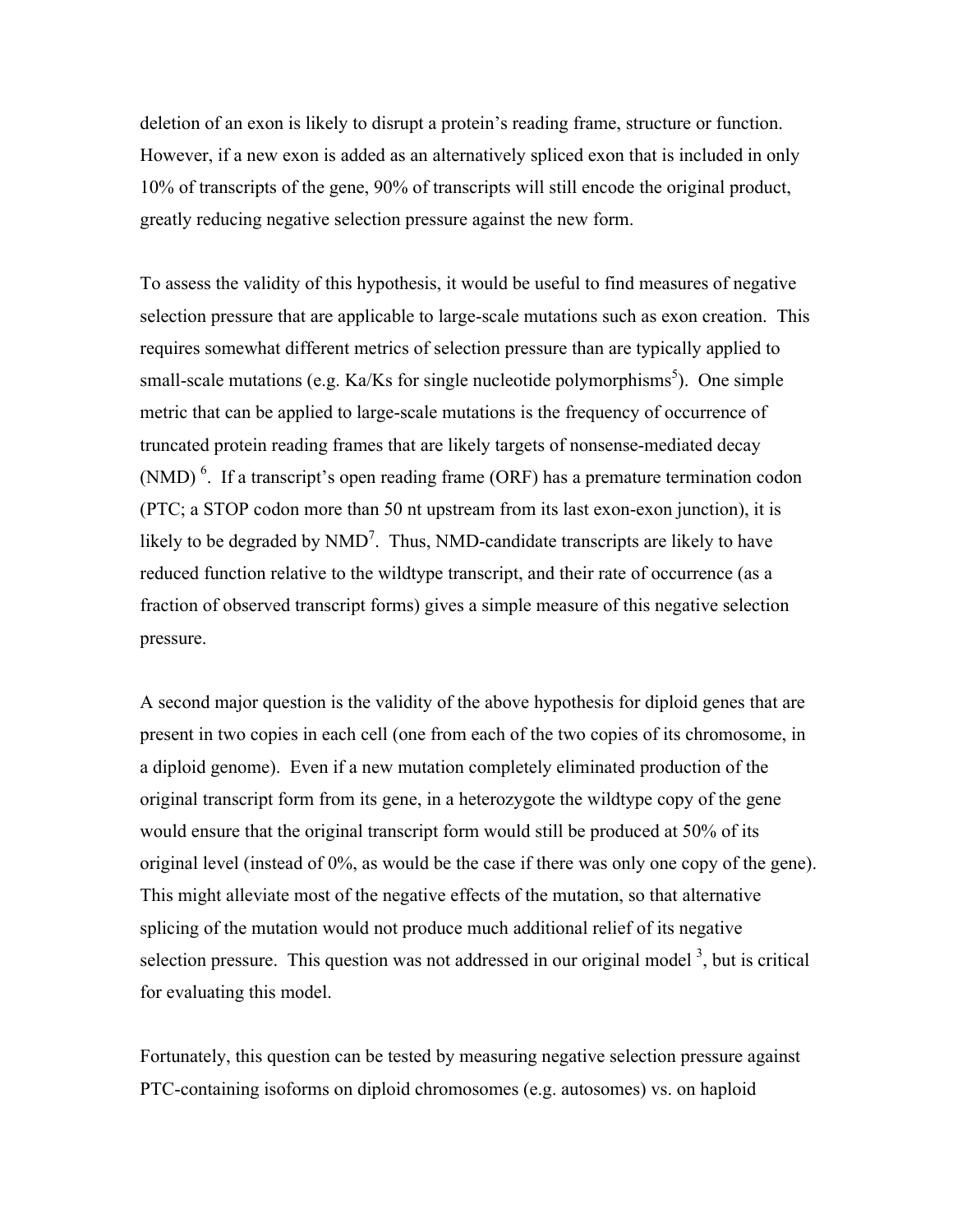chromosomes (e.g. sex chromosomes). The human X chromosome is haploid in males, and due to X inactivation, its gene expression is typically limited to a single chromosome in female cells as well  $\delta$ . In this paper we analyze the frequency of PTCs in the canonical splice form for each gene (which we will refer to as the "major" splice form) and in alternative splice forms for these genes (which we will refer to as "minor" splice forms), on both autosomal and X chromosomes in human and mouse.

#### **Methods**

We detected alternative splice forms for human and mouse by mapping mRNA and EST sequences onto genomic sequences as previously described  $\frac{9}{2}$ , using the following data: (1) January 2002 download of UniGene EST data <sup>10</sup> (2) January 2002 human and mouse genome sequence downloaded from NCBI. A database of alternatively spliced transcript isoforms from human and mouse was constructed from mRNA-EST-genomic multiple sequence alignments using our isoform generation algorithm described before  $<sup>11</sup>$ . Major</sup> isoforms were characterized as isoforms with maximum number of EST evidences for any given gene. Premature transcripts that are likely targets of Nonsense Mediated Decay were identified by checking for a STOP codon located over 50bp upstream of the last exon-exon junction sites.

#### **Results**

In our set of 13,384 transcript isoforms for 4,422 human genes, we found that 3.7% of major transcript isoforms (165 out of 4,422) had premature termination codons (PTCs), similar to the percentage reported for human mRNAs  $^{11,12}$ . However, 11.1% of the alternative-splicing (minor) isoforms had PTCs, a nearly 3-fold increase. We observed the same pattern in the mouse genome (3.6% for major isoforms vs. 9.3% for minor isoforms, see Table 1). These data indicate that alternative splicing is indeed associated with a substantial reduction in selection pressure against PTCs.

Analyzing the human data by chromosome, we found a large decrease in the frequency of PTCs on the X chromosome (3.5%) compared with autosomal chromosomes(8.9%) ( see Table1B). X had the lowest PTC rate of all 23 chromosomes (Fig. 1), and its difference vs. autosomal chromosomes was statistically significant (P<0.000006). Moreover, we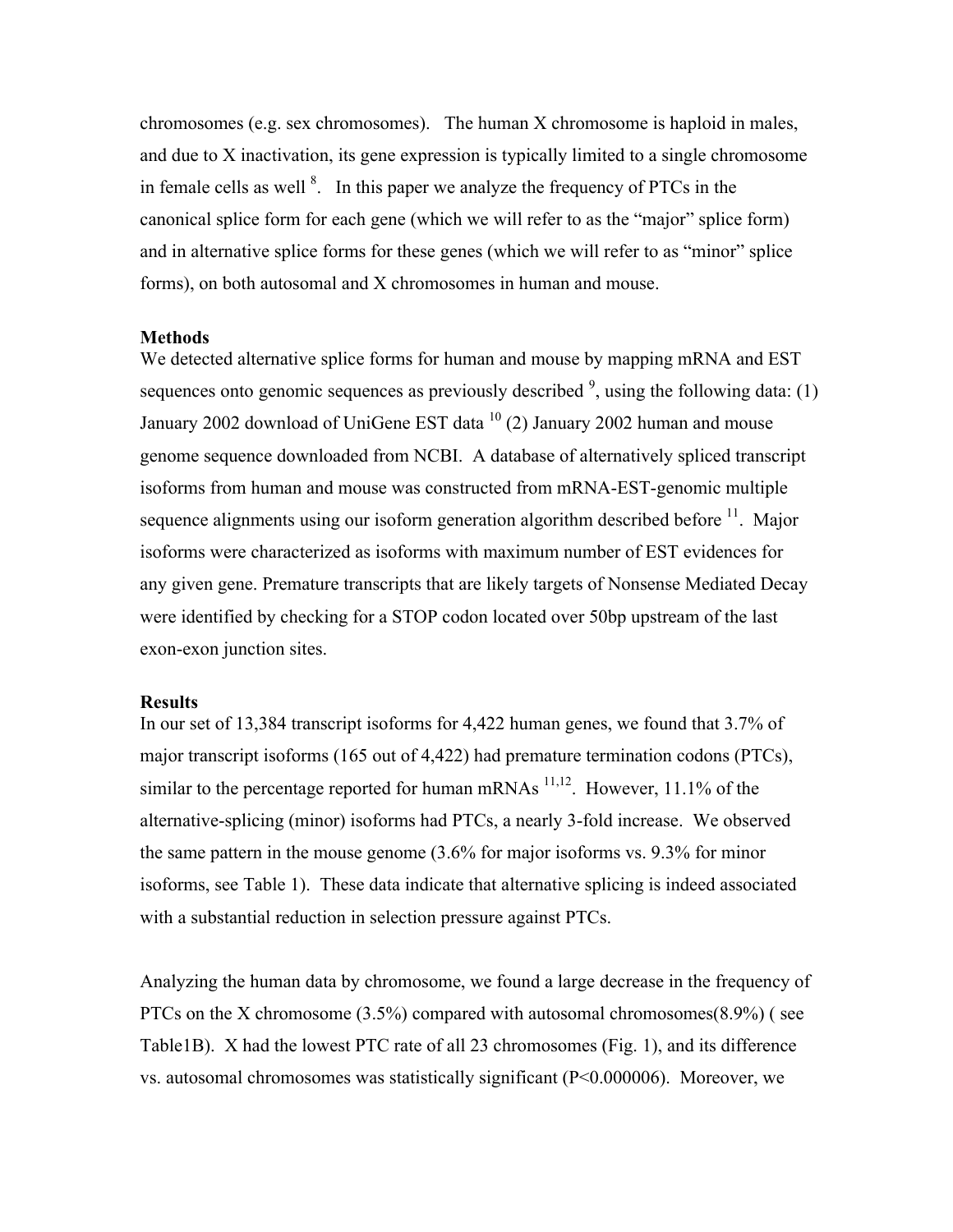found the same result on the mouse X chromosome  $(2.9\%)$  vs. mouse autosomal chromosomes (7.2%). Thus diploidy also is associated with a significant reduction in selection pressure against PTCs, compared with haploid chromosomes (X). This pattern held true even when we limited our analysis to major splice forms: in human, 1.2% had PTCs on the X chromosome, vs. 3.8% on autosomal chromosomes.

Does alternative splicing still provide relief from negative selection even on diploid chromosomes? For human autosomes, the frequency of PTCs was 3.8% for major splice forms, and 11.3% for minor splice forms (a three-fold increase). For mouse autosomal chromosomes, 3.7% of major forms vs. 9.7% of minor forms had PTCs. However, the strength of this effect appears to be strongest on the X chromosome. On the human X chromosome, the frequency of PTCs was 1.2% for major splice forms, vs. 4.6% for minor alternative splice forms, a nearly four-fold increase.

#### **Discussion**

These data provide independent evidence for the hypothesis that alternative splicing can relieve negative selection pressure. Whereas the original evidence for this hypothesis was based on comparative genomics analysis of exon creation / loss in mammalian genomes<sup>3</sup>, here we have focused on a different phenomenon—the incidence of premature termination codons that are likely to be targets for nonsense-mediated decay. Sorek et al. have reported that Alu sequences sometimes occur in exons, but were always associated with alternative splicing (i.e. Alu were only found in alternatively-spliced exons)<sup>13</sup>. This also indicates reduced negative selection pressure in alternatively spliced exons.

Alternative splicing and diploidy appear to give about the same magnitude reduction (three-fold) in negative selection pressure against PTCs during recent mammalian evolution. In both cases, the effect of "having another functional copy" appears to increase tolerance for PTC isoforms by about three-fold. The effects of alternative splicing and diploidy appear to be independent and additive. Alternative splicing still relieves negative selection pressure even on diploid chromosomes, but this effect appears to be stronger on haploid chromosomes (e.g. nearly four-fold on the human X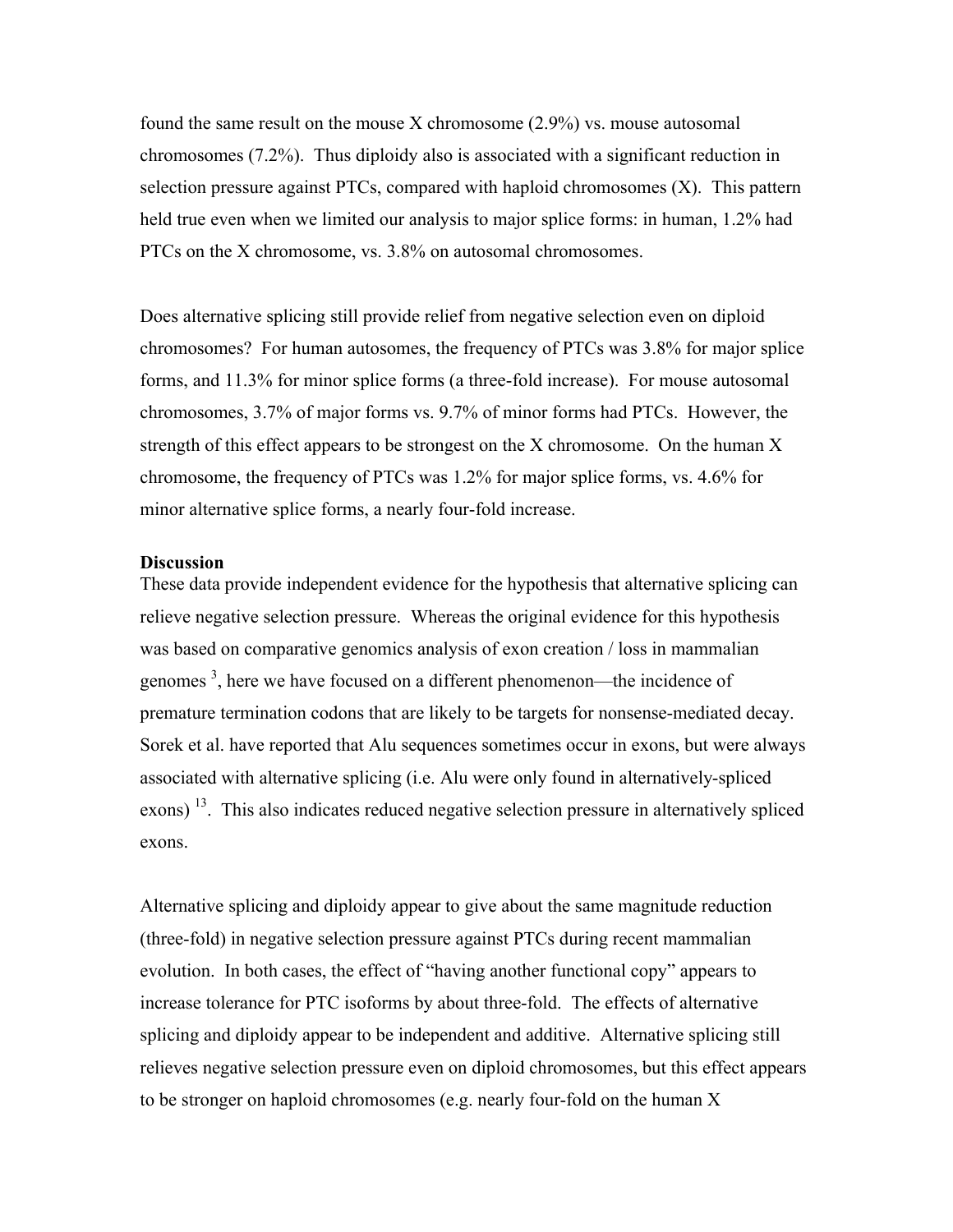chromosome). The combined effect of alternative splicing and diploidy yields a more than nine-fold increase in tolerance for PTCs (from 1.2% in major splice forms on the X chromosome, to 11.3% in minor splice forms on autosomes).

These data may reflect genomic evidence for an important role for nonsense-mediated  $decay$  during mammalian evolution<sup>14,15</sup>. The increased incidence of NMD-candidate forms observed on diploid chromosomes is consistent with NMD's function of degrading aberrant transcript forms that might produce dominant negative phenotypes. Since this function is useful for genes on diploid chromosomes (where the second copy of the chromosome can supply a working copy of the gene), but not on haploid chromosomes, this would be expected to give rise to more NMD-candidate forms on diploid chromosomes.

#### **Acknowledgements**

We wish to thank Drs. D. Black, C. Grasso, Y. Marahrens, B. Modrek, A. Resch, Q. Xu for their discussions and comments on this work. C.J.L. was supported by NIMH/NINDS Grant MH65166, and DOE grant DEFG0387ER60615.

- *1* Boue, S., Letunic, I. and Bork, P. (2003) *Bioessays* 25, 1031-4
- *2* Kan, Z., States, D. and Gish, W. (2002) *Genome Res* 12, 1837-45
- *3* Modrek, B. and Lee, C.J. (2003) *Nat Genet* 34, 177-80
- *4* Nurtdinov, R.N., Artamonova, II, Mironov, A.A. and Gelfand, M.S. (2003) *Hum Mol Genet* 12, 1313-20
- *5* Li, W.H., Wu, C.I. and Luo, C.C. (1985) *Mol Biol Evol* 2, 150-74
- *6* Maquat, L.E. (2004) *Nat Rev Mol Cell Biol* 5, 89-99
- *7* Maquat, L.E. (2002) *Curr Biol* 12, R196-7
- *8* Heard, E., Clerc, P. and Avner, P. (1997) *Annu Rev Genet* 31, 571-610
- *9* Modrek, B., Resch, A., Grasso, C. and Lee, C. (2001) *Nucleic Acids Res* 29, 2850-9
- *10* Boguski, M.S., Lowe, T.M. and Tolstoshev, C.M. (1993) *Nat Genet* 4, 332-3
- *11* Xing, Y., Resch, A. and Lee, C. (2004) *Genome Res* 14, 426-41
- *12* Lewis, B.P., Green, R.E. and Brenner, S.E. (2003) *Proc Natl Acad Sci U S A* 100, 189-92
- *13* Sorek, R., Ast, G. and Graur, D. (2002) *Genome Res* 12, 1060-7
- *14* Lynch, M. (2002) *Proc Natl Acad Sci U S A* 99, 6118-23
- *15* Lynch, M. and Kewalramani, A. (2003) *Mol Biol Evol* 20, 563-71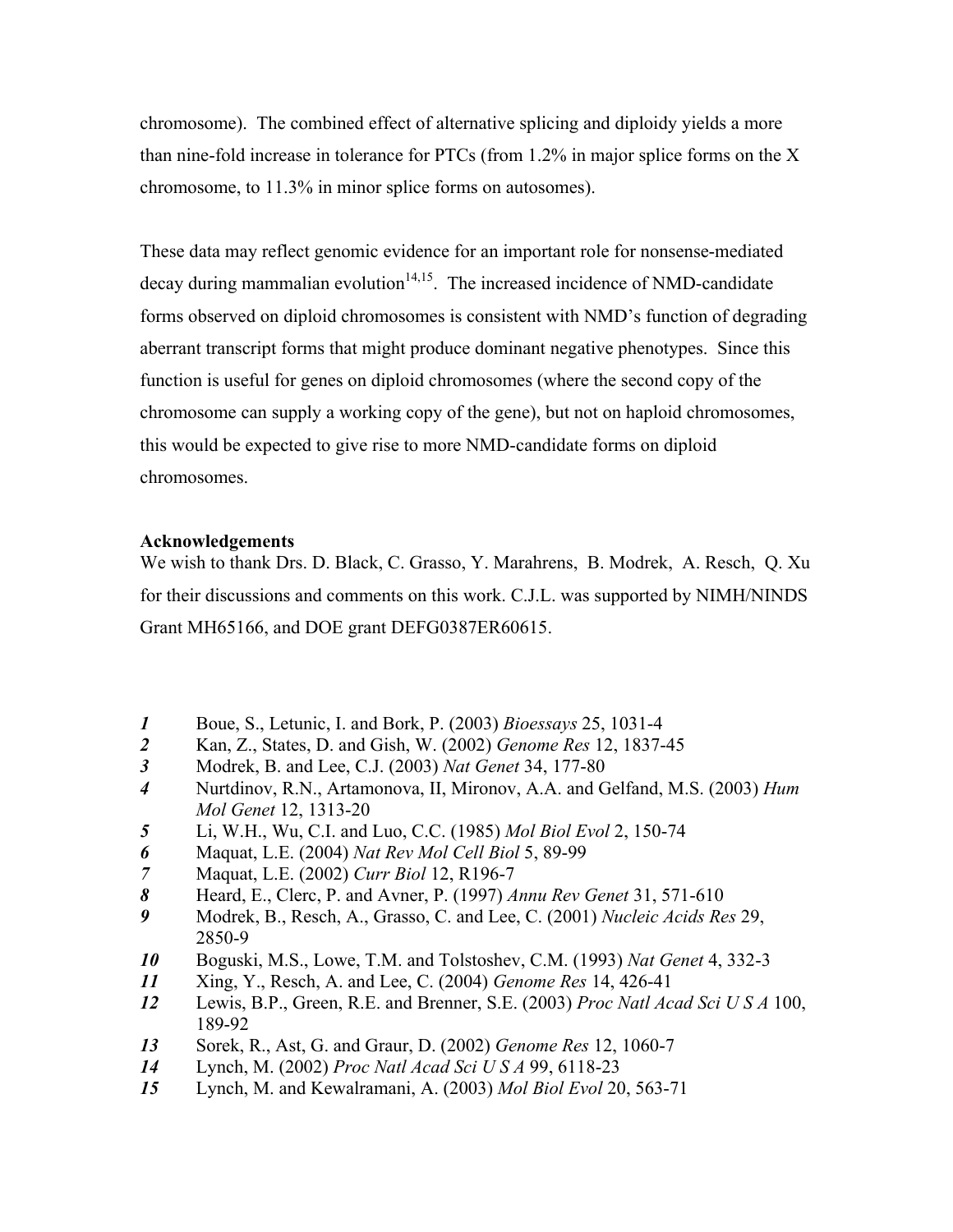#### **Figure Legends**

**Figure 1**: *Percentage of isoforms with PTCs on individual human chromosomes* A barchart for the percentage of isoforms with PTCs on individual human chromosomes. Red: autosomes ; Blue: X chromosome ; Green: average percentage for all human autosomes.

#### **Table 1**: *Percentage of human and mouse isoforms with PTCs*

- A) Percentage of PTCs for major and minor isoforms of human or mouse
- B) Percentage of PTCs for human isoforms from autosomes or X chromosome

C) Percentage of PTCs for mouse isoforms from autosomes or X chromosome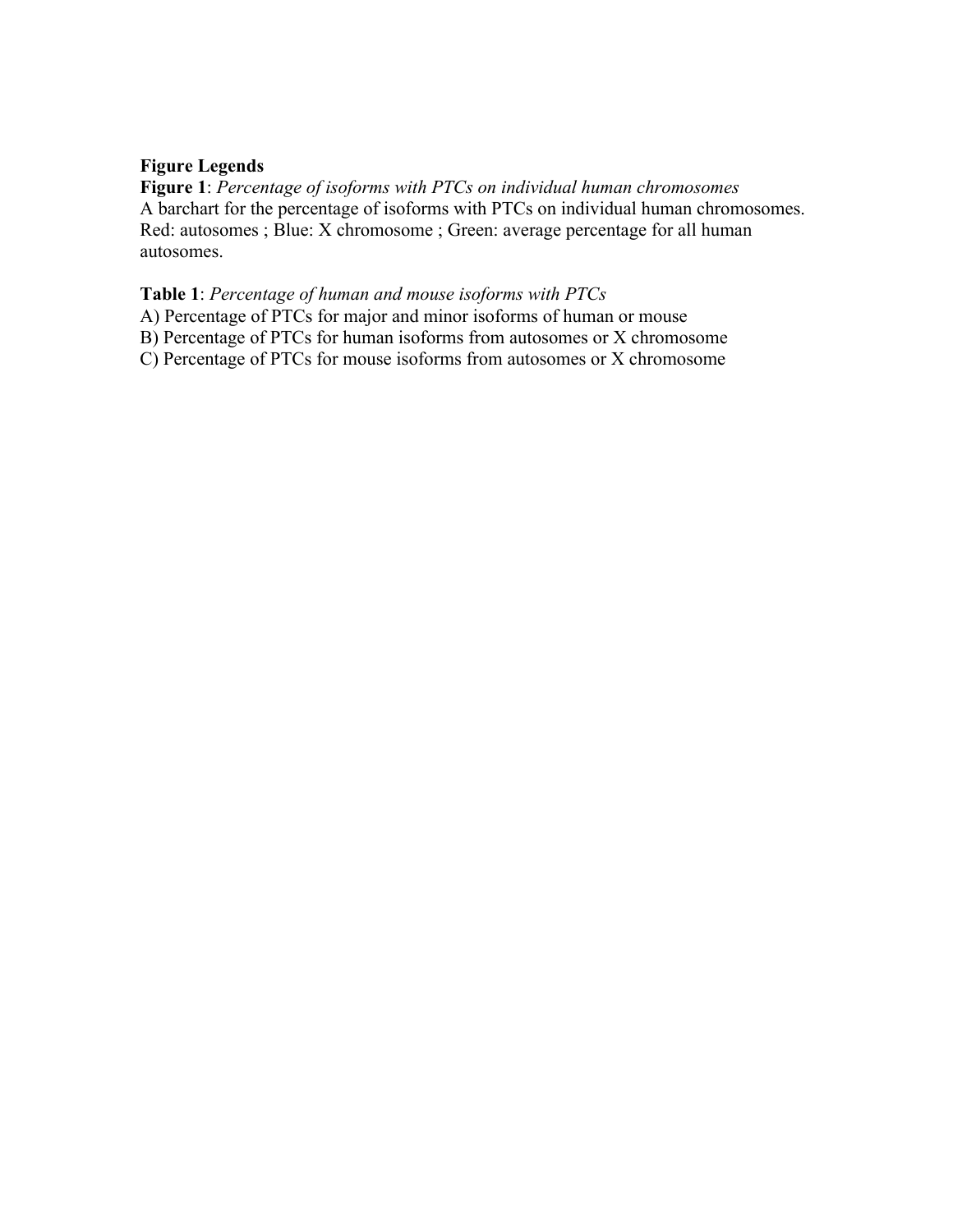

### Percentage of Human Isoforms with Premature Termination Codon

Chromosome

FIGURE 1